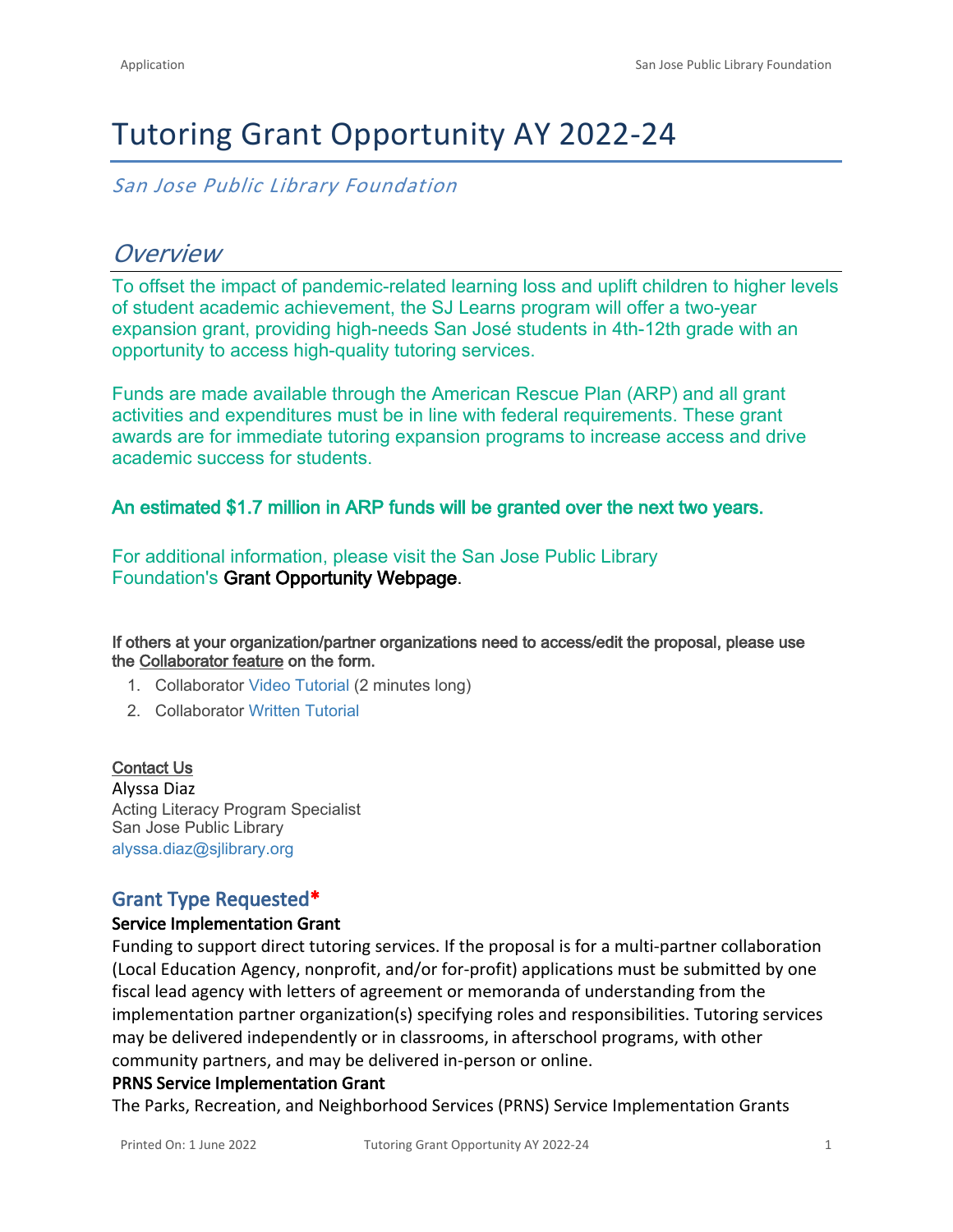support implementation of tutoring services to students at City managed afterschool programs. Services will be implemented through and with PRNS afterschool programs. With this grant, PRNS will be responsible for recruiting eligible students and coordinating with grantees. Tutoring services may be delivered in-person or online.

#### **Choices**

Service Implementation Grant PRNS Service Implementation Grant

## *Lead Agency Information*

**Lead Agency Name\*** *Character Limit: 100*

## **Lead Agency Abbreviation\***

*Character Limit: 10*

# LEAD CONTACT INFORMATION

The Lead Contact should be the main point of contact for all communication.

## **Lead Contact First Name\*** *Character Limit: 50*

**Lead Contact Last Name\*** *Character Limit: 50*

**Lead Contact Title\*** *Character Limit: 100*

**Lead Contact Email Address\*** *Character Limit: 100*

## **Lead Contact Phone Number (###-###-#### x###)\***

*Character Limit: 20*

# SIGNATORY INFORMATION

If different from the "Lead Contact," please provide information for the person who would serve as the authorized signer for the grant, should the proposal be approved for funding. If the "Lead Contact" will serve as signatory, please copy the information above.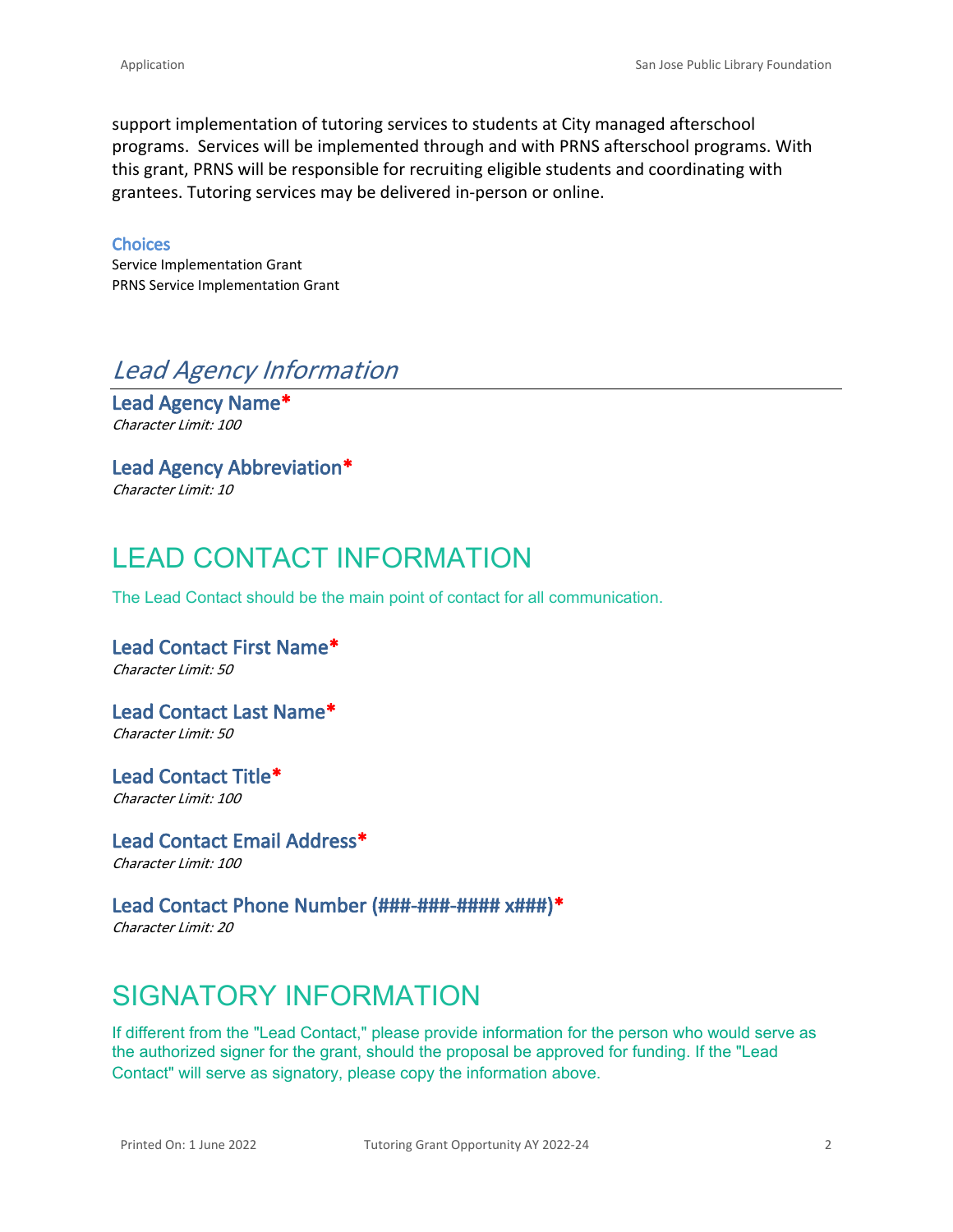**Signatory First Name\*** *Character Limit: 100*

**Signatory Last Name\*** *Character Limit: 100*

**Signatory Title\*** *Character Limit: 100*

# **Signatory Address Line1\***

Signatory Street Address *Character Limit: 100*

**Signatory Address Line 2\*** Ex: San Jose, CA 95112 *Character Limit: 100*

**Signatory Phone Number\*** xxx-xxx-xxxx xxxxx

*Character Limit: 20*

**Signatory Email\*** *Character Limit: 50*

# PAYMENT INFORMATION

Please provide information for mailing payment, should the proposal be approved for funding.

**Check Payable To\*** *Character Limit: 250*

**Payment Mailing ATTN:\*** Attention of: *Character Limit: 200*

**Payment Mailing Address\*** *Character Limit: 250*

**Fiscal Services Contact Full Name\*** *Character Limit: 200*

**Fiscal Services Contact Email Address\*** *Character Limit: 50*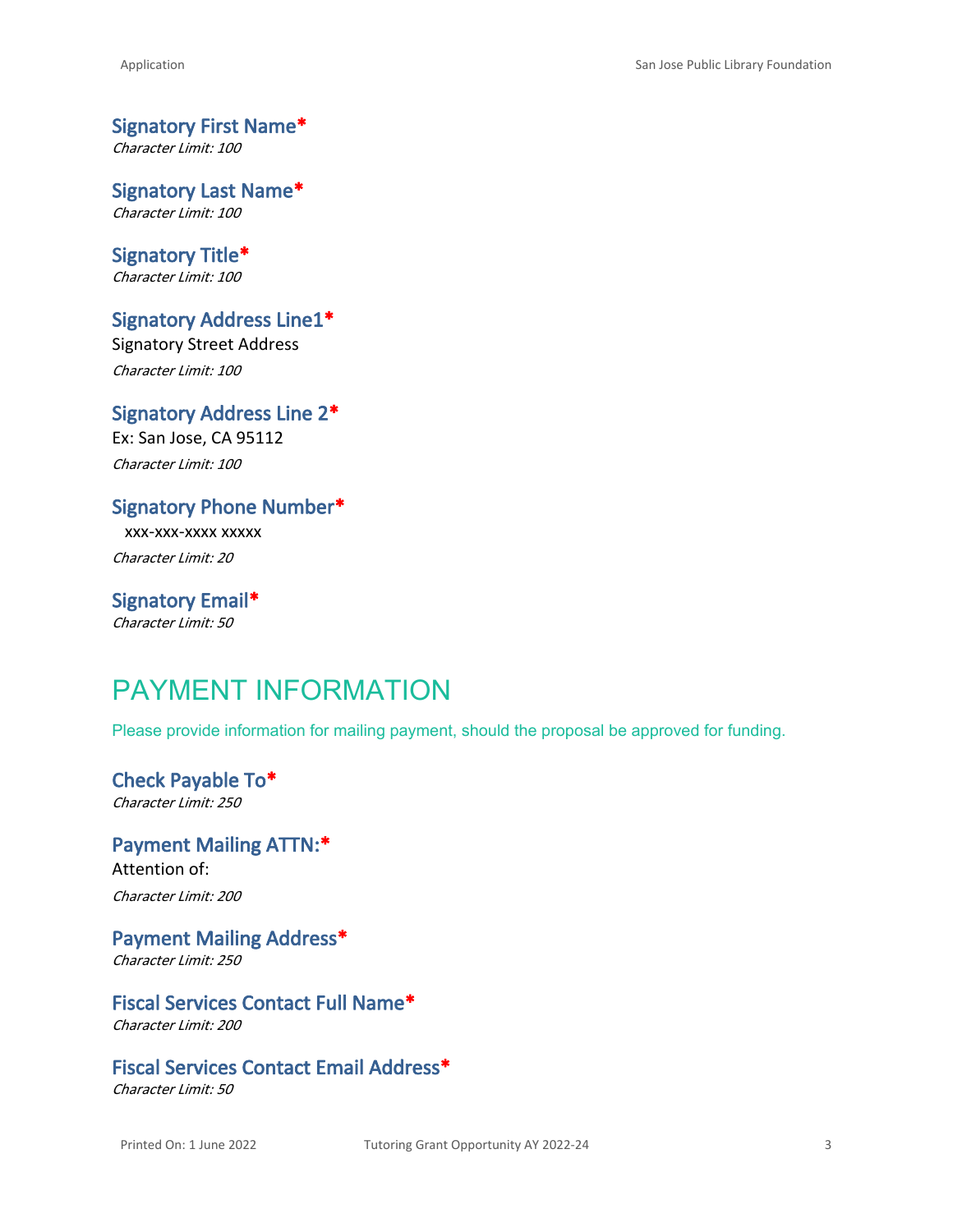#### **Fiscal Services Contact Phone Number\***

*Character Limit: 250*

# *Partner Organization Information*

## **Partner Organization Name\***

If the LEAD is not partnering with another organization, please write "N/A"

*Character Limit: 100*

**Partner First Name** *Character Limit: 50*

**Partner Last Name** *Character Limit: 50*

**Partner Title** *Character Limit: 100*

**Partner Email Address** *Character Limit: 100*

### **Partner Phone Number (###-###-#### x###)**

*Character Limit: 20*

## **Partner Organization Notes**

If you have more than one partner organization and/or sub-grantees for your proposal, please clarify here and include a primary contact (name, title, email address, and phone number) for each entity.

*Character Limit: 1000*

## *Application Questions*

## ELIGIBILITY AFFIRMATION QUESTIONS

## **Will awarded funds be used to serve San José students who are in grade 4 to 12?\* Choices**

Yes No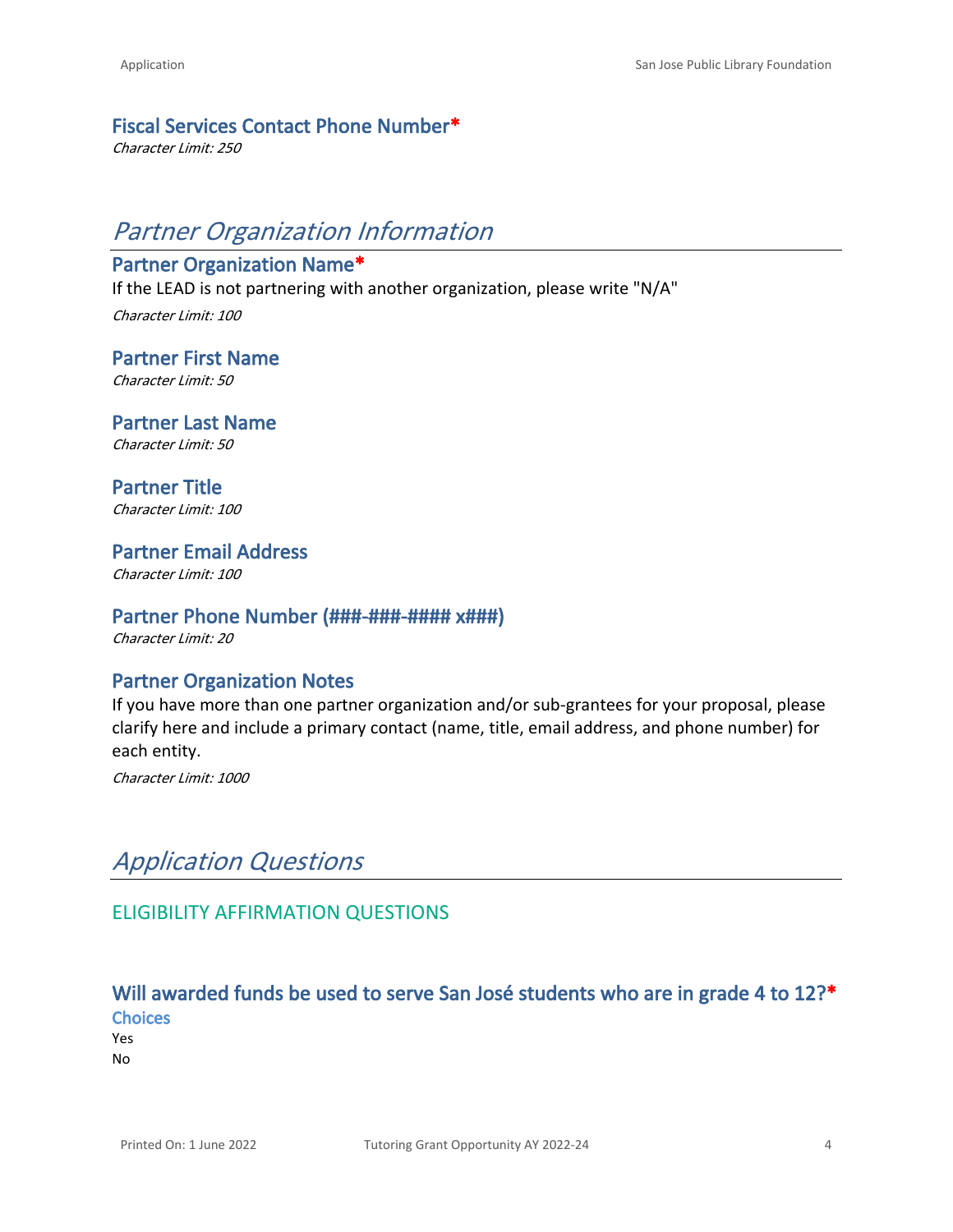### **Will the tutoring program provide 1:1 and/or small group (4:1) tutoring?\* Choices**

Yes No

## **Will the program provide services to high-needs students as defined in the Request for Proposals?\***

**Choices**

Yes No

## **Recruitment Strategy\***

If applicable, do you have a clear strategy for recruitment or referral that uses available data, including valid and reliable assessments, to ensure the program enrolls students who are highest need?

#### **Choices**

Yes No N/A

## **Do you have a clear strategy for collecting and reporting de-identified student demographic data?\***

Examples of data may include enrollment, attendance, grade levels, race/ethnicity, gender, students with disabilities, English learners, socio- economic status, graduation rate, etc. This information is required for reporting.

#### **Choices**

Yes No

## **Will the program be aligned with the Annenberg Institute Tutoring Quality Standards?\***

**Choices** Yes No

## **Will the program ensure that students are not charged program fees?\***

**Choices** Yes No

## **Tutors' Cultural Competence\***

Does your staff or tutoring candidate pool reflect the ethnic and racial backgrounds of the students being served?

#### **Choices**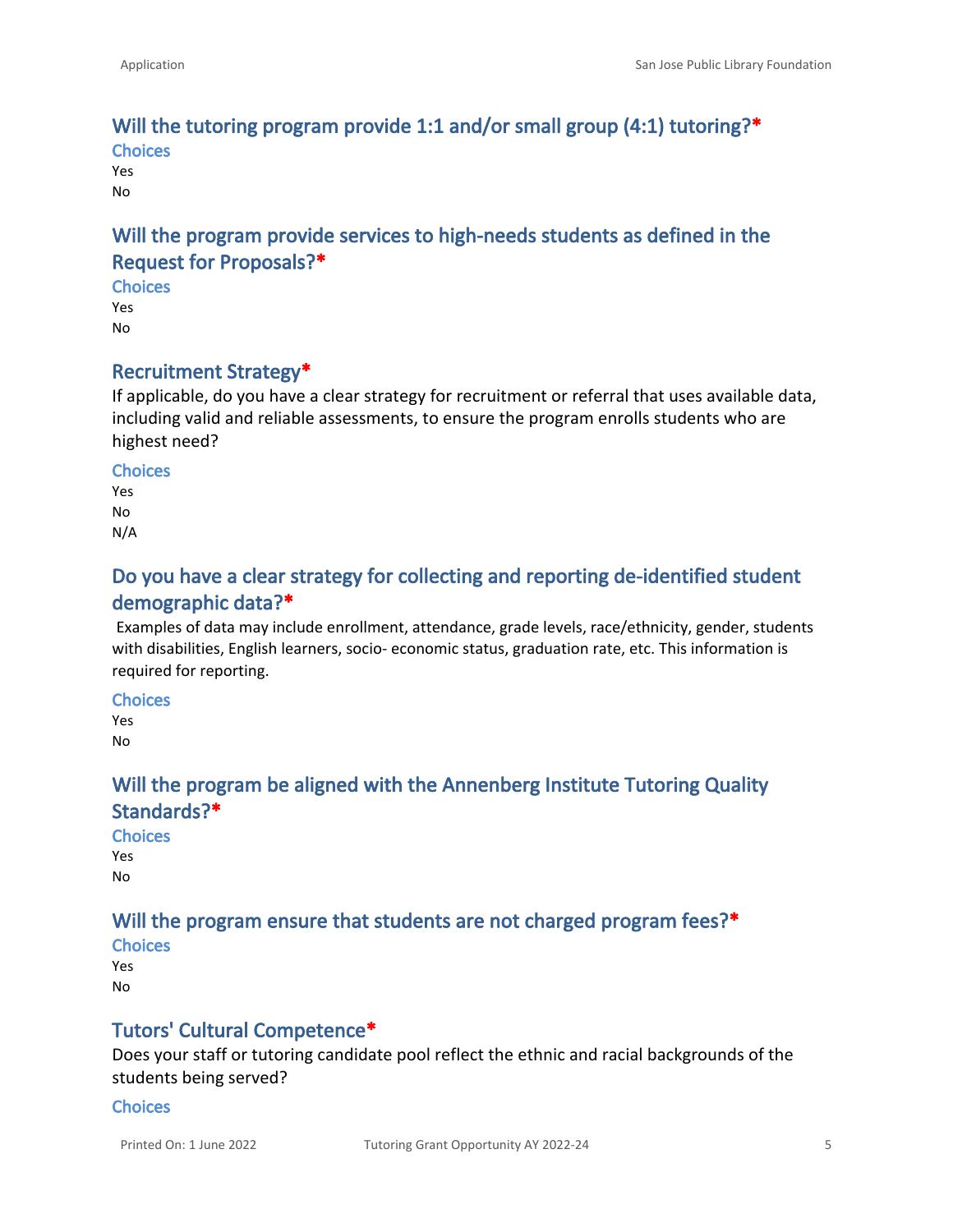Yes No

## **[LEA specific] Participation in DataZone\***

Does the LEA participate as a member in the Santa Clara County Office of Education's DataZone project and store local assessment data in the warehouse for all grade levels that would be served with this tutoring grant opportunity?

#### **Choices**

Yes No

### FUNDING REQUEST

## **Amount of funds requested for this Tutoring Opportunity Grant\***

Please ensure this amount matches the total grant amount in your budget form (under Key Documents section).

*Character Limit: 20*

### **Matching Funds:\***

Will the program be leveraging other funds to support this program?

| <b>Choices</b> |
|----------------|
| Yes            |
| No             |

## **Source(s) for matching funds\***

Please specify the funding source(s). If no matching funds, write N/A.

*Character Limit: 1000*

#### **Minimum funding amount for consideration**

If the program cannot be fully funded as requested, please specify a minimum funding amount for which you would like to be considered.

*Character Limit: 20*

## *Additional Program Information*

## **About the intended use of funds\***

Provide an overview of the tutoring program this grant will support. Please be specific about how the intended use is aligned to the minimum eligibility requirements listed in the Request for Proposals. Priority will be given to applicants that: 

- Are in alignment with the Annenberg Institute Tutoring Quality standards
- Show evidence of a sustainable approach by leveraging key community partnerships (if applicable) and sources of matching funds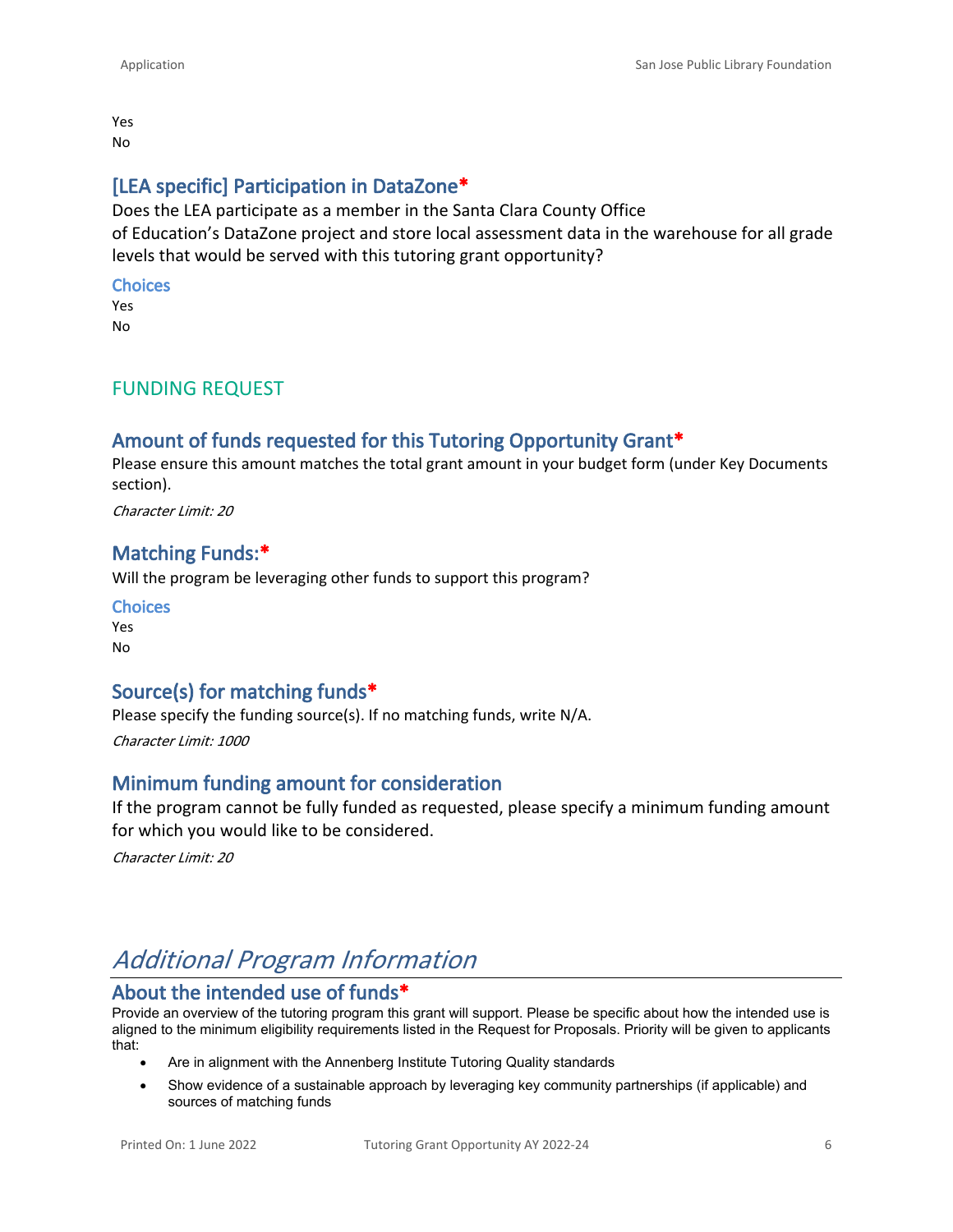- Demonstrate a service delivery model that is in high demand by parents
- Maximize quality while minimizing per student costs (this can be demonstrated through the use of the Tutoring Cost Calculator. Programs are encouraged to provide staff with a living wage.)

• Have the potential to provide flexible services (e.g., in person and virtual) *Character Limit: 1000*

## **Number of San Jose students to be served\***

*Character Limit: 4*

## **Please list the academic subjects that your tutoring program focuses on:\***

*Character Limit: 500*

#### **Please provide a list of any and all training your tutoring staff will receive:\*** *Character Limit: 1000*

#### **Programs system for measuring individual student progress\***

Please provide an overview of the programs system for measuring individual student progress. Include a list of all assessments the program will use to monitor and track student academic growth over time:

*Character Limit: 1000*

#### **Tutoring Effectiveness Evaluation Strategy\***

Please provide the tutoring programs system to evaluate its effectiveness and implement improvements:

This should include parent satisfaction metrics and data collection strategy.

*Character Limit: 1000*

#### **Implementation Plan and Timeline\***

Please describe how you will implement the program within the academic year. Please provide detail for the implementation plan, including a timeline. Note that the grant period will be through December 2024.

*Character Limit: 1000*

### **Capacity to Use Funds\***

Please specify how you intend to onboard any new staff and/or leverage the capacity of existing staff to ensure the plan can be implemented within your intended timeline.

*Character Limit: 1000*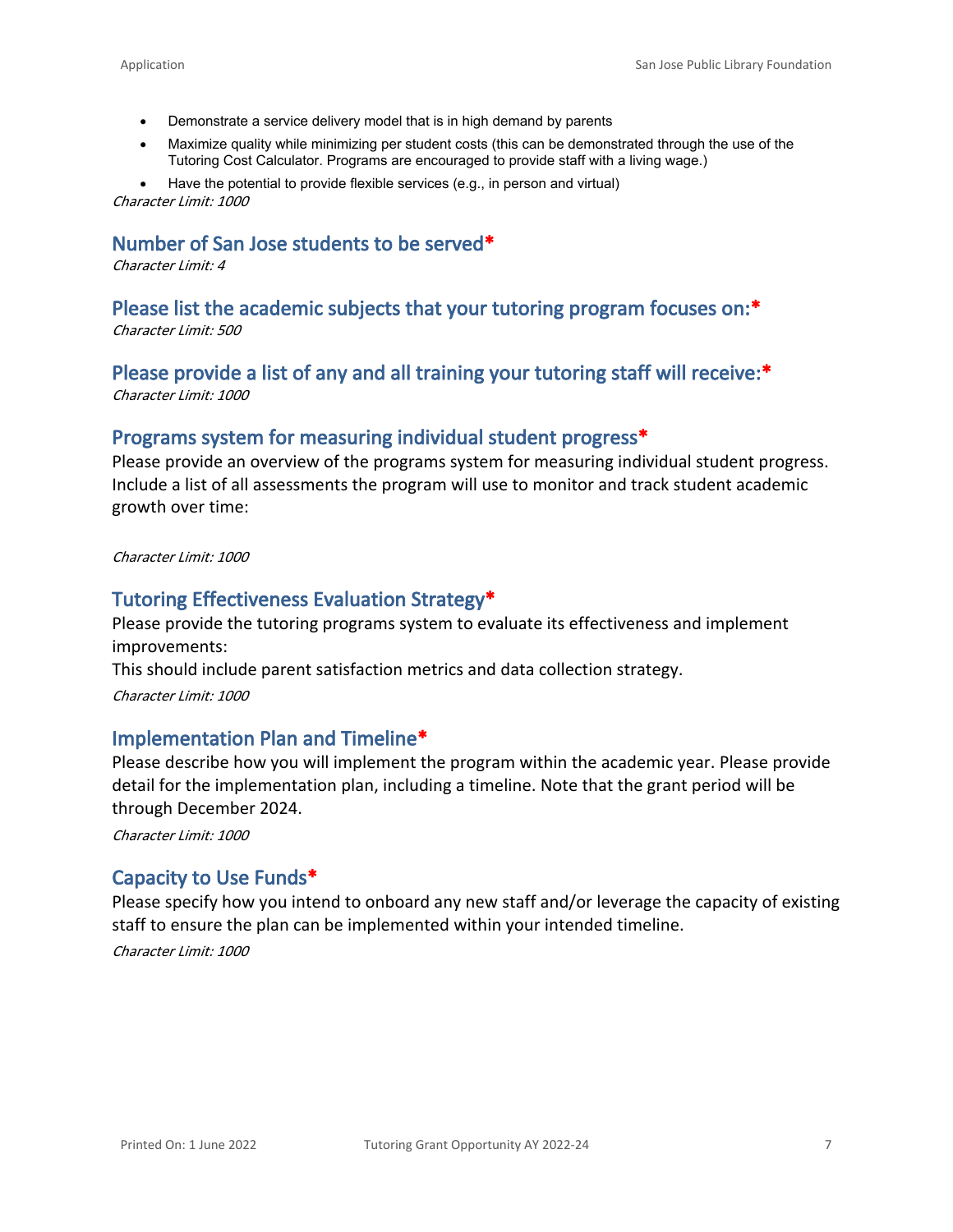# *Program Outcomes*

### MEASURABLE OUTCOMES

Please specify a minimum of three measurable outcomes that will be associated with the use of these funds. Include specific information about student academic achievement, program attendance, and quality standards, if applicable.

**Academic achievement\***

*Character Limit: 1000*

**Program attendance\*** *Character Limit: 1000*

**Quality standards\*** *Character Limit: 1000*

## **Qualitative Outcomes**

If there are other program outcomes that you measure as part of your evaluation strategy, please feel free to include additional information here.

*Character Limit: 1000*

## *Key Documents*

## **Program Budget Form\***

Please download our template [HERE.](https://www.grantinterface.com/Documents/Download/1b35c257-af10-48cd-864c-a97e5c37b5fa) *Upload with File Name:* Budget\_Lead Name

*File Size Limit: 2 MB*

## **Partner(s) Letter(s) of Agreement**

Please include copies of Letter(s) of Agreement with any partner organization(s). If submitting multiple letters for multiple partners, please combine in a single PDF. *Upload with File Name:* Partner LOA\_Lead Name *File Size Limit: 2 MB*

## **School Site(s) Letter(s) of Agreement\***

Please include copies of Letter(s) of Agreement with school site leadership at any participating site(s). If submitting multiple letters for multiple sites, please combine in a single PDF. *Upload with File Name:*

School Site LOA\_Lead Name

*File Size Limit: 5 MB*